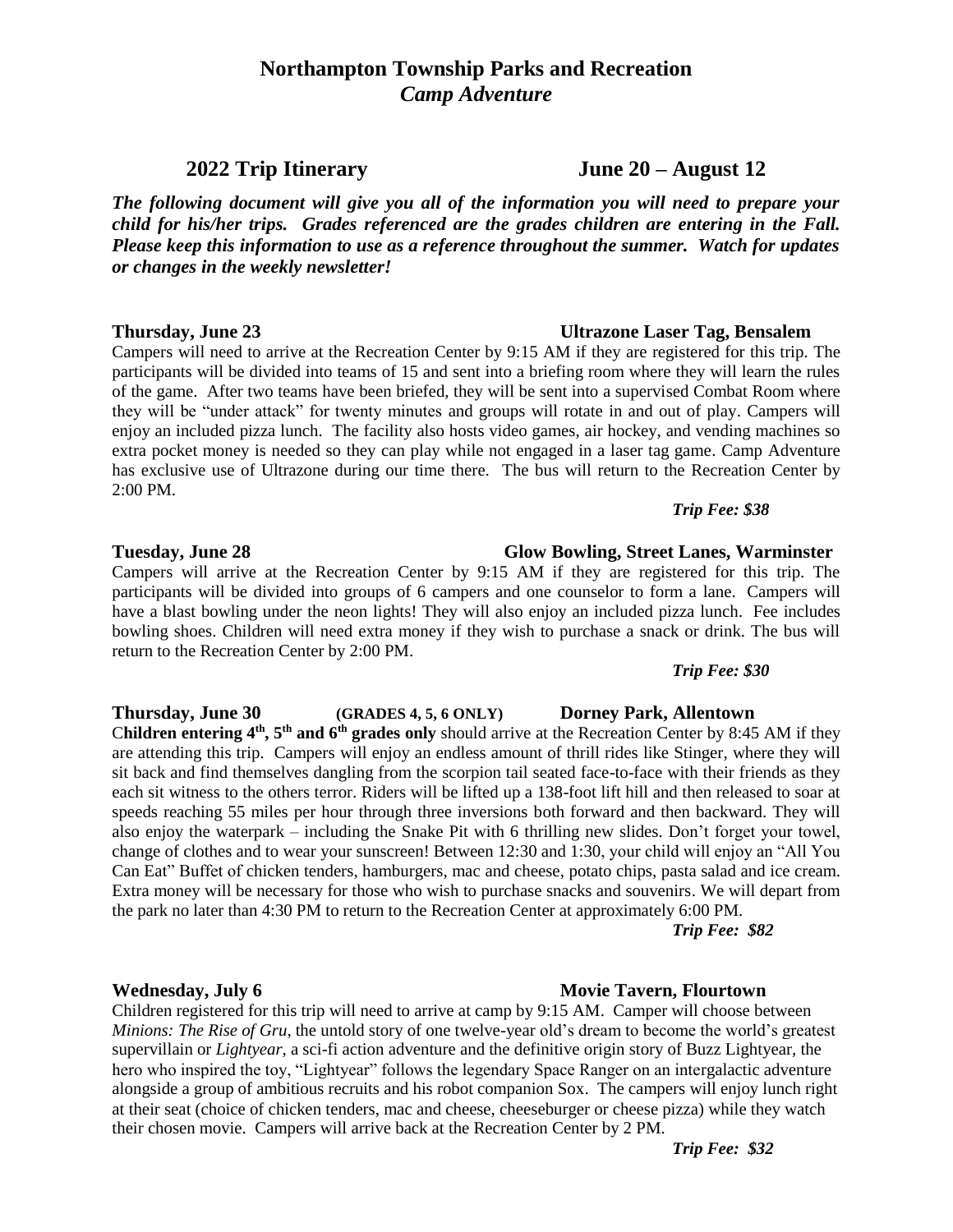**Tuesday, July 12 (GRADES 1, 2, 3 ONLY) The Game is Afoot, Warrington** Campers should arrive at the Recreation Center no later than 8:45 AM to attend this trip. Campers will enjoy a 1980's arcade all to themselves! Every game is available and no extra tokens are necessary! From Centipede to Donkey Kong to Pinball and everything in between! Campers will arrive back at the Recreation Center by 12:30 PM and will go to the pool, please pack bathing suit and towel. *Lunch is NOT included with this trip. Please pack your child's lunch.*

*Trip Fee: \$30*

**Thursday, July 14 (GRADES 4, 5, 6 ONLY) Big Kahuna's Waterpark, Hopewell, NJ** Children registered for this trip will need to arrive at camp by 8:15 AM. Sahara Sam's Indoor and Outdoor Water Park is NOW Big Kahuna's Water Park! Guests will enjoy over 60,000 square feet of indoor water park attractions under a state-of-the-art retractable roof. Campers will also have access to the outdoor water park, including endless waterslides, wave pool and leisure pool. While there, campers will enjoy lunch – their choice of hot dog, 2 slices of pizza or chicken tenders, chips and a drink. Extra money will be needed for additional snacks, drinks, and/or souvenirs. The bus will depart at 3:30 PM to arrive back at the Recreation Center by 5 PM.

*Trip Fee: \$58*

## *FRIDAY, JULY 15 IS PICTURE DAY!!! PLEASE ARRIVE BY 9 AM TO ENSURE THAT YOUR CAMPER IS HERE FOR GROUP PICTURES!*

### Tuesday, July 19 **Hellerick's Farm, Plumsteadville**

Campers registered for this trip will need to arrive at the Recreation Center no later than 8:30 AM. Hellerick's Farm and Aerial Adventure Park has fun and excitement for all ages! Campers 7 and older reaching 60 inches with their hands above their head can enjoy the Aerial Park Adventure, which includes varying combinations of zip lines, sky bridges, obstacles, elevated walkways, stairs, and hikes on uneven inclining and declining terrain. Everyone registered will enjoy the Adventure Farm with hayride and fun activities, the huge farm obstacle course and the silo climbing wall. Waivers are required to participate and can be found online where you will register your child. Lunch will be included – details will be announced closer to the trip. Campers will arrive back at the Recreation Center by 3 PM. For more information on Hellerick's, please visit their website at <https://hellericksfarm.com/>*A paper waiver must be signed for this trip.*

| <b>Trip Fee (Includes Aerial Park)</b> | \$55 |
|----------------------------------------|------|
| <b>Trip Fee (No Aerial Park)</b>       | 835  |